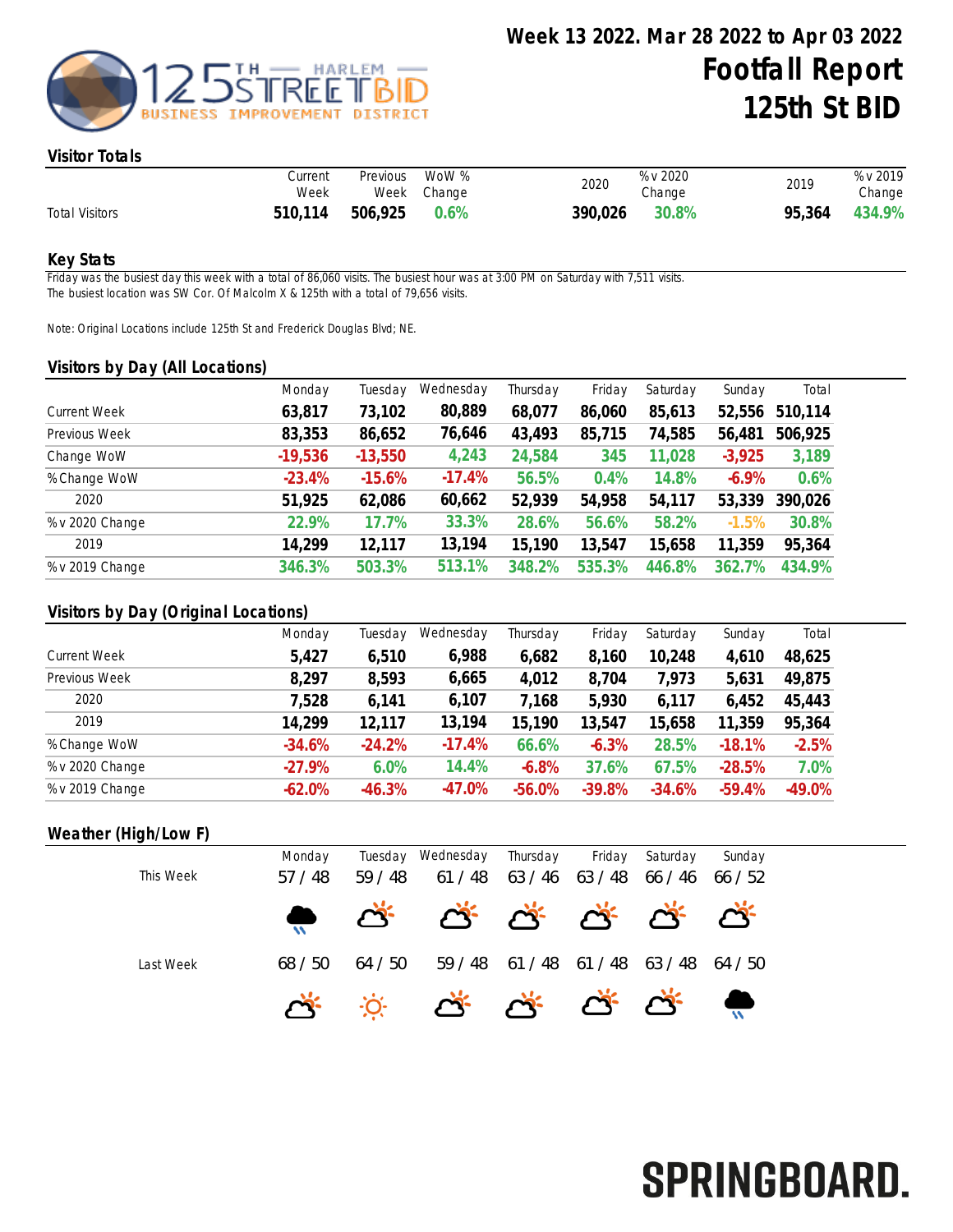# Visitors by Day (All Locations)



## % Share of Visitors by Day



Evening 8:00PM - 11:59PM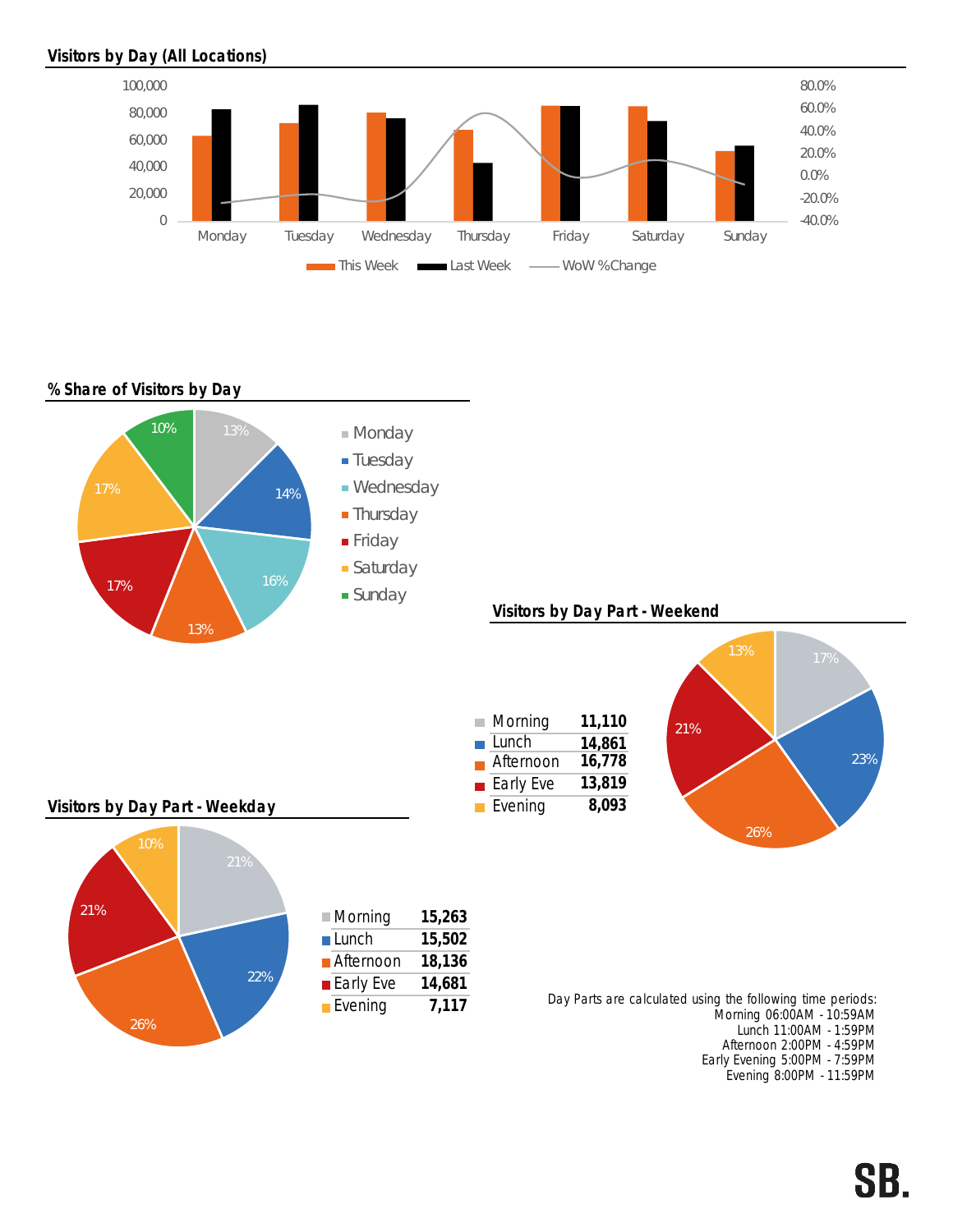## Long Term Trend by Week







|       | Monday | Tuesday | Wednesday | Thursday | Friday | Saturday | Sunday |
|-------|--------|---------|-----------|----------|--------|----------|--------|
| 6:00  | 957    | 1,120   | 1,149     | 1,210    | 1,585  | 983      | 701    |
| 7:00  | 2,117  | 2,288   | 2,850     | 2,537    | 2,677  | 1,626    | 1,039  |
| 8:00  | 3,108  | 3,508   | 3,893     | 3,033    | 4,028  | 2,376    | 1,538  |
| 9:00  | 3,947  | 4,221   | 4,537     | 2,956    | 4,521  | 4,052    | 2,049  |
| 10:00 | 3,788  | 4,038   | 4,321     | 3,456    | 4,469  | 5,176    | 2,679  |
| 11:00 | 3,758  | 4,465   | 4,847     | 3,880    | 5,927  | 5,671    | 3,119  |
| 12:00 | 4,438  | 5,407   | 5,481     | 4,471    | 6,516  | 6,432    | 3,611  |
| 13:00 | 4,870  | 5,247   | 6,541     | 4,959    | 6,705  | 6,821    | 4,068  |
| 14:00 | 4,500  | 5,250   | 6,020     | 4,854    | 6,622  | 6,182    | 3,932  |
| 15:00 | 5,686  | 6,871   | 7,054     | 5,572    | 6,600  | 7,390    | 4,132  |
| 16:00 | 5,805  | 6,852   | 6,791     | 5,756    | 6,445  | 7,511    | 4,408  |
| 17:00 | 4,838  | 5,690   | 6,115     | 5,428    | 6,535  | 6,429    | 3,969  |
| 18:00 | 4,121  | 4,861   | 5,803     | 4,818    | 5,927  | 5,833    | 3,587  |
| 19:00 | 3,090  | 3,786   | 4,338     | 3,753    | 4,301  | 4,918    | 2,902  |
| 20:00 | 2,296  | 2,485   | 3,121     | 2,633    | 3,061  | 3,632    | 2,471  |
| 21:00 | 1,514  | 1,739   | 2,141     | 2,040    | 2,089  | 2,598    | 1,638  |
| 22:00 | 978    | 1,169   | 1,540     | 1,530    | 1,629  | 1,969    | 1,421  |
| 23:00 | 1,118  | 878     | 1,108     | 1,160    | 1,358  | 1,327    | 1,129  |